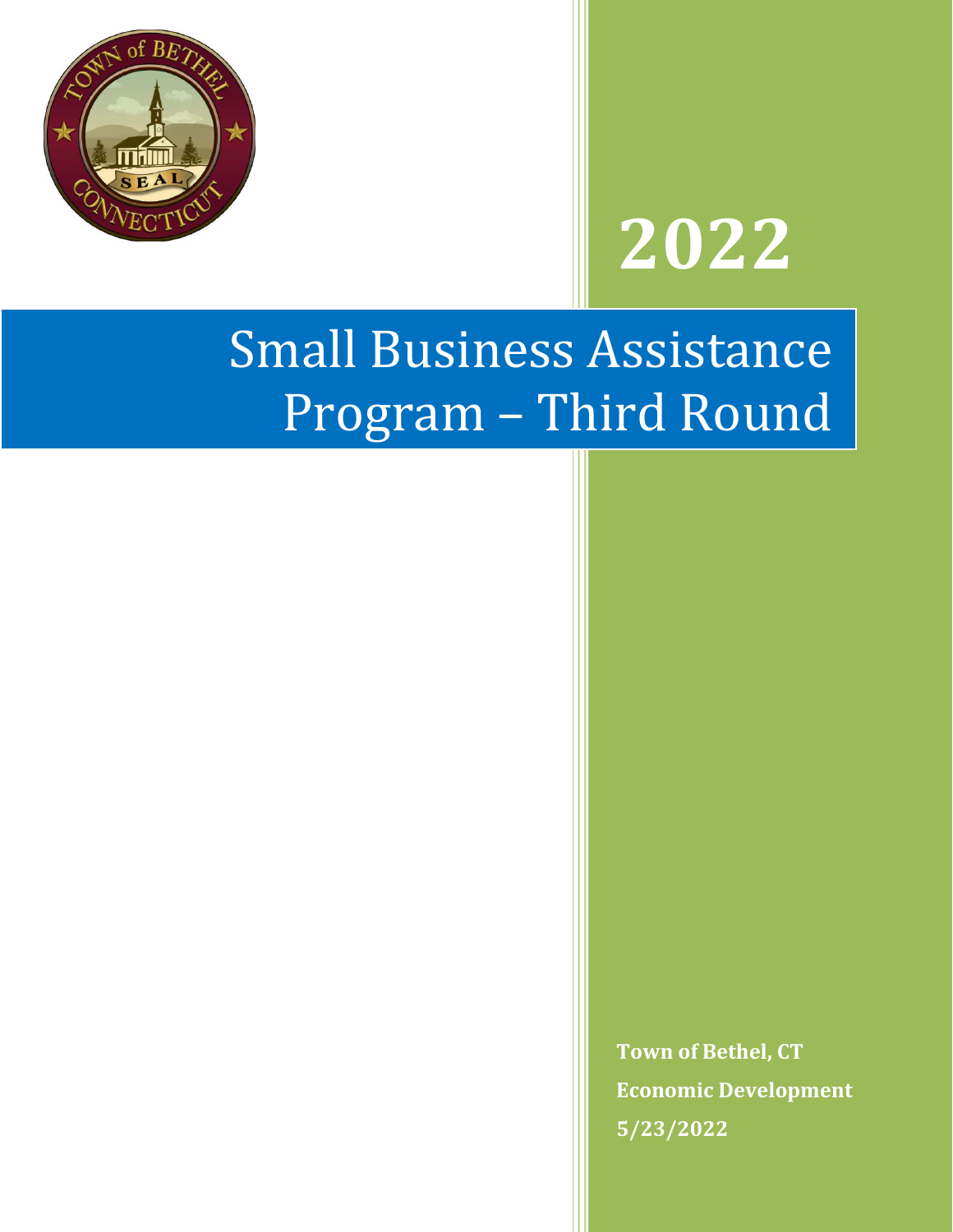#### **Small Business Assistance Program Overview**

The Bethel Small Business Assistance Program was established to provide limited, one-time direct financial assistance to eligible Bethel small businesses that employ 25 or fewer employees and that have been adversely impacted by the COVID pandemic. The Program is funded through the American Rescue Plan Act (ARPA) funds, and administered by the Town of Bethel's Economic Development Commission. The Program is intended to provide assistance to eligible Bethel businesses that have been impacted by the coronavirus pandemic and have a need for funding that will help the business and the Bethel business community become stronger in the current marketplace.

#### **Who is eligible to apply?**

To be eligible for assistance under this program, applicants must be a currently operating Bethel based business that is physically located and registered within the Town of Bethel and employs twenty-five or fewer employees.

Applicant must be in good standing and current on its federal, state and local tax obligations and have no outstanding liens or judgments.

Applicant must be compliant with the Connecticut Department of Labor Office of Unemployment Assistance and all applicable state and federal employment laws and regulations, including but not limited to minimum wages, unemployment insurance, workers' compensation, and child labor.

The business must be able to demonstrate satisfactorily that it has been negatively impacted by the coronavirus pandemic and that the funding will enable the business to continue to operate and become stronger. The business must present a reasonable likelihood for long term viability.

The business must have a clear and specific use for the grant money and the grant money can only be used toward future expenditures.

Applicants must self certify the eligibility requirements on the application.

If a business received a Small Business Assistance grant in 2021 (First Round) or 2022 (Second Round), from the Town of Bethel, they are not eligible for the third round of grant funding.

#### **How much can I apply for?**

Eligible businesses may apply for grants of up to \$5,000. Funding is limited and it is anticipated that requests for assistance will be greater than funding on hand. Not all businesses approved for participation will receive the maximum amount. The amount will be based upon the documented need of the business and available resources.

Business must demonstrate economic hardship and demonstrate that the operating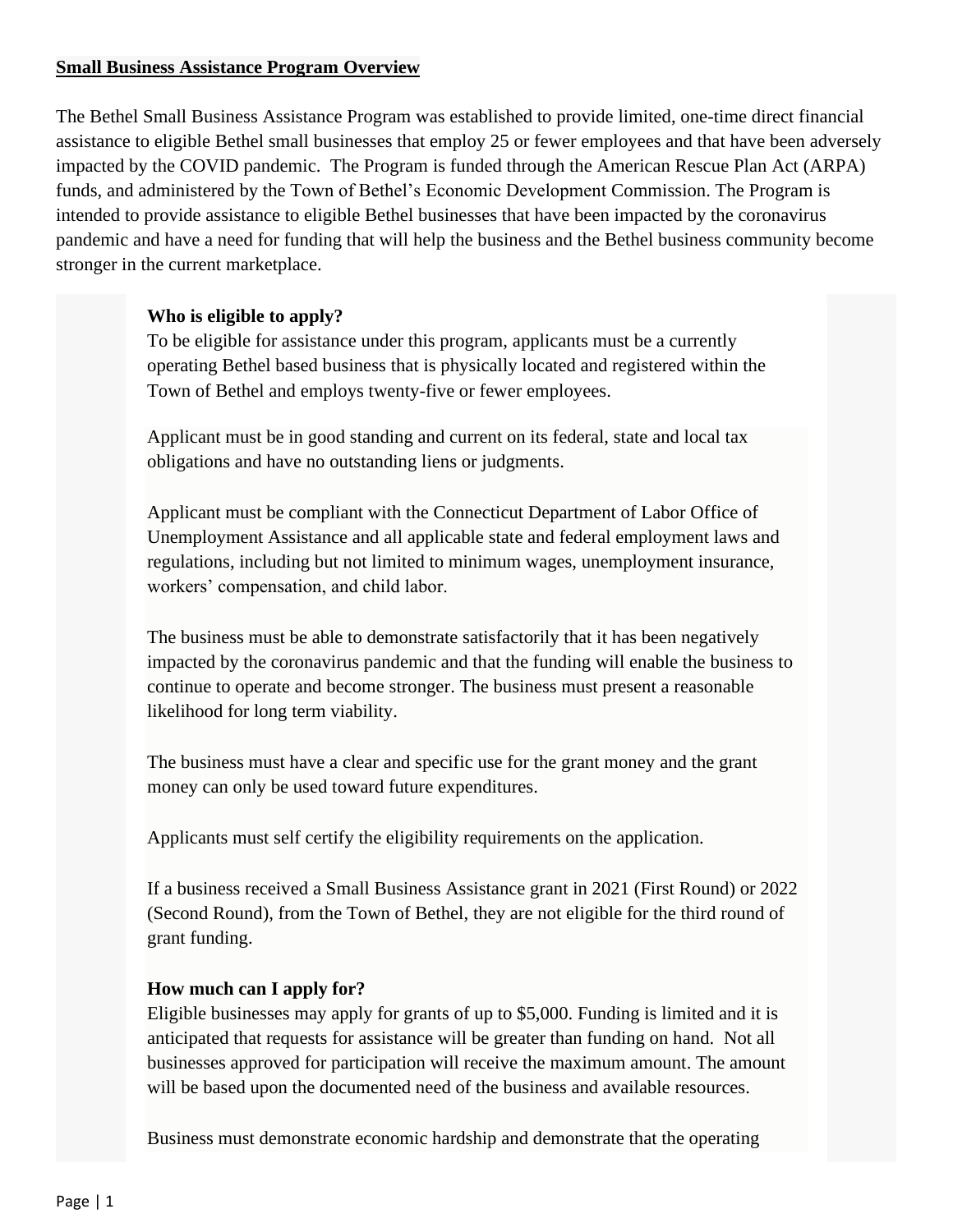funds are necessary and sufficient, when combined with any other sources, to sustain the business.

#### **What is the approval process?**

All applications will be reviewed by the Director of Economic Development and a subcommittee of the Economic Development Commission. Their recommendations will be forwarded the Economic Development Commission for final approval. Program staff will make every effort to ensure timely review of all applications received.

In addition to program requirements, awards will be based on a number of factors including: the continued viability of the business enterprise, the degree to which the business has been impacted by the pandemic and the proposed use of the funds. Some examples of use of funds includes, but not limited to:

- Payroll costs
- Mortgage interest
- Rent
- Utilities
- Operational expenses
- Worker protection expenditures
- Costs associated with the compliance of public health measures
- Specific investment to enhance the viability of the business
- Construction or improvements to an outdoor dining area
- Workforce training or recruitment program
- Innovative business or business community marketing program
- Façade Improvements
- Signage

Priority will be given to applications that support a category/industry of businesses or the Bethel business community at large.

The Committee will also consider the extent to which the business has received other assistance to date and its access to other funding sources.

Upon approval, a formal agreement between the assisted business and the Town will be executed.

#### **Submissions:**

Applications will be able to be submitted as attachments to an email and sent to [eddirector@bethel-ct.gov.](mailto:eddirector@bethel-ct.gov) Applications will be accepted May 23rd – June 30th**.** Applications submitted prior or after this date will not be considered. Please title your email "Small Business Assistance Program – Third Round".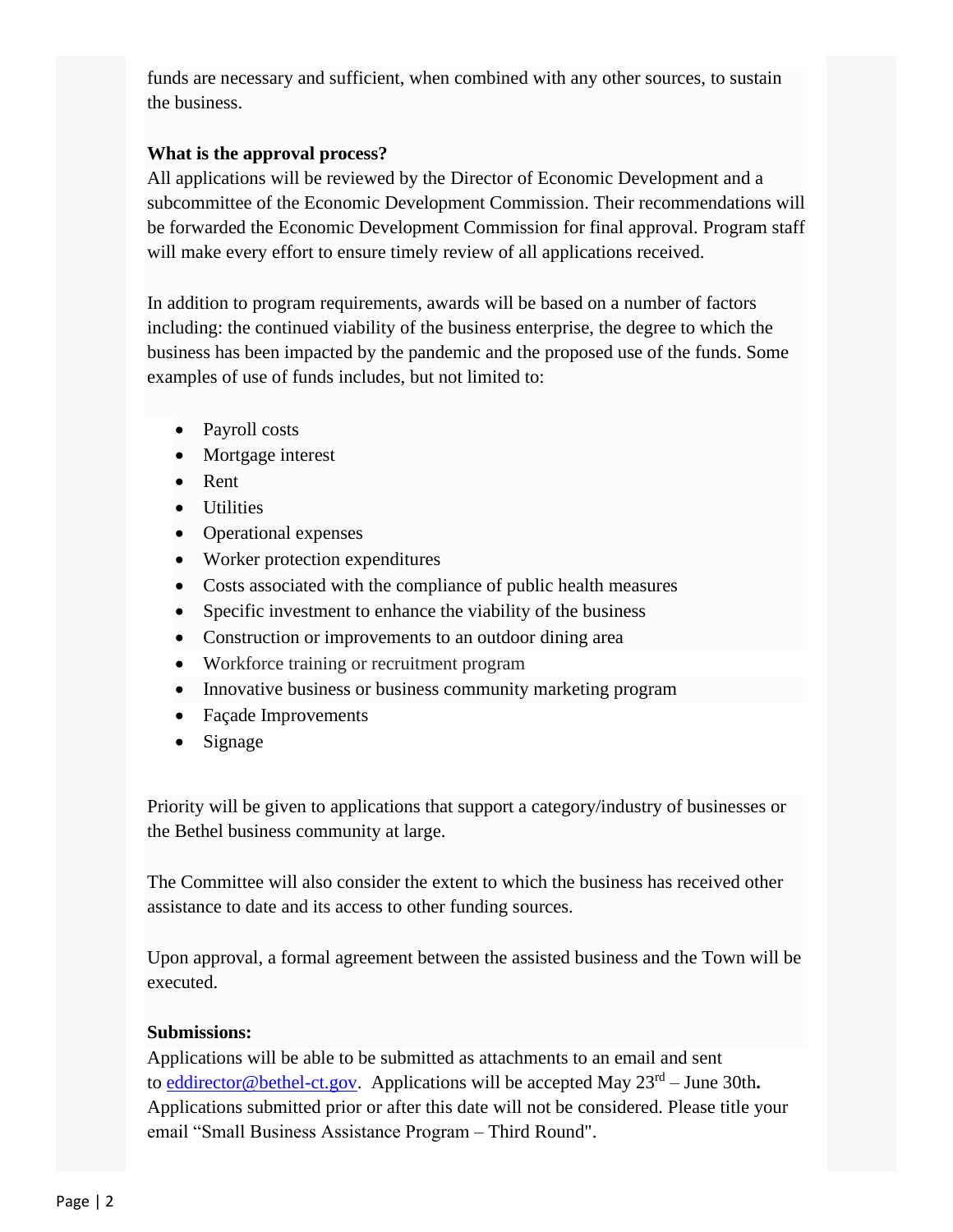#### **Rubric:**

Applications will be evaluated based on the following criteria.

| <b>Eligibility Requirements</b> | Yes<br>$1$ pt) | No<br>$(O$ pt $)$ |  |
|---------------------------------|----------------|-------------------|--|
| <b>Complete Application</b>     |                |                   |  |
| Application Submitted on Time   |                |                   |  |
| Applicant Meets the Eligibility |                |                   |  |

#### **Total Score Needed = 3**

*\*The applicant must score a 3 in order to be eligible for the grant.*

| <b>Priority Criteria</b>                                            | Yes<br>$1$ pt) | No<br>(O pt) |  |
|---------------------------------------------------------------------|----------------|--------------|--|
| Support a category/industry of<br>businesses or the Bethel business |                |              |  |
| community at large<br>______________<br>$  -$                       |                |              |  |

**Priority Criteria Total Score (Max Score = 1)**

| <b>Other Criteria</b>        | Above<br>Average    | Average<br>(2 pt) | <b>Below</b><br>Average | <b>Missing</b><br>(0 pt) |
|------------------------------|---------------------|-------------------|-------------------------|--------------------------|
|                              | (3 <sub>pts</sub> ) |                   | (1 pt)                  |                          |
| Economic Hardship - Negative |                     |                   |                         |                          |
| Impact of COVID-19 on the    |                     |                   |                         |                          |
| <b>Business</b>              |                     |                   |                         |                          |
|                              |                     |                   |                         |                          |
| Use of Funds                 |                     |                   |                         |                          |
|                              |                     |                   |                         |                          |
| Does the submitted           |                     |                   |                         |                          |
| documentation support the    |                     |                   |                         |                          |
| amount being requested?      |                     |                   |                         |                          |
| Impact Grant would have on   |                     |                   |                         |                          |
| the Business                 |                     |                   |                         |                          |
| Viability of Business        |                     |                   |                         |                          |
|                              |                     |                   |                         |                          |
| <b>Financial Need</b>        |                     |                   |                         |                          |
|                              |                     |                   |                         |                          |

**Other Criteria Total Score (Max Score = 22)**

Application Total Score = \_\_\_\_\_\_\_\_\_\_\_\_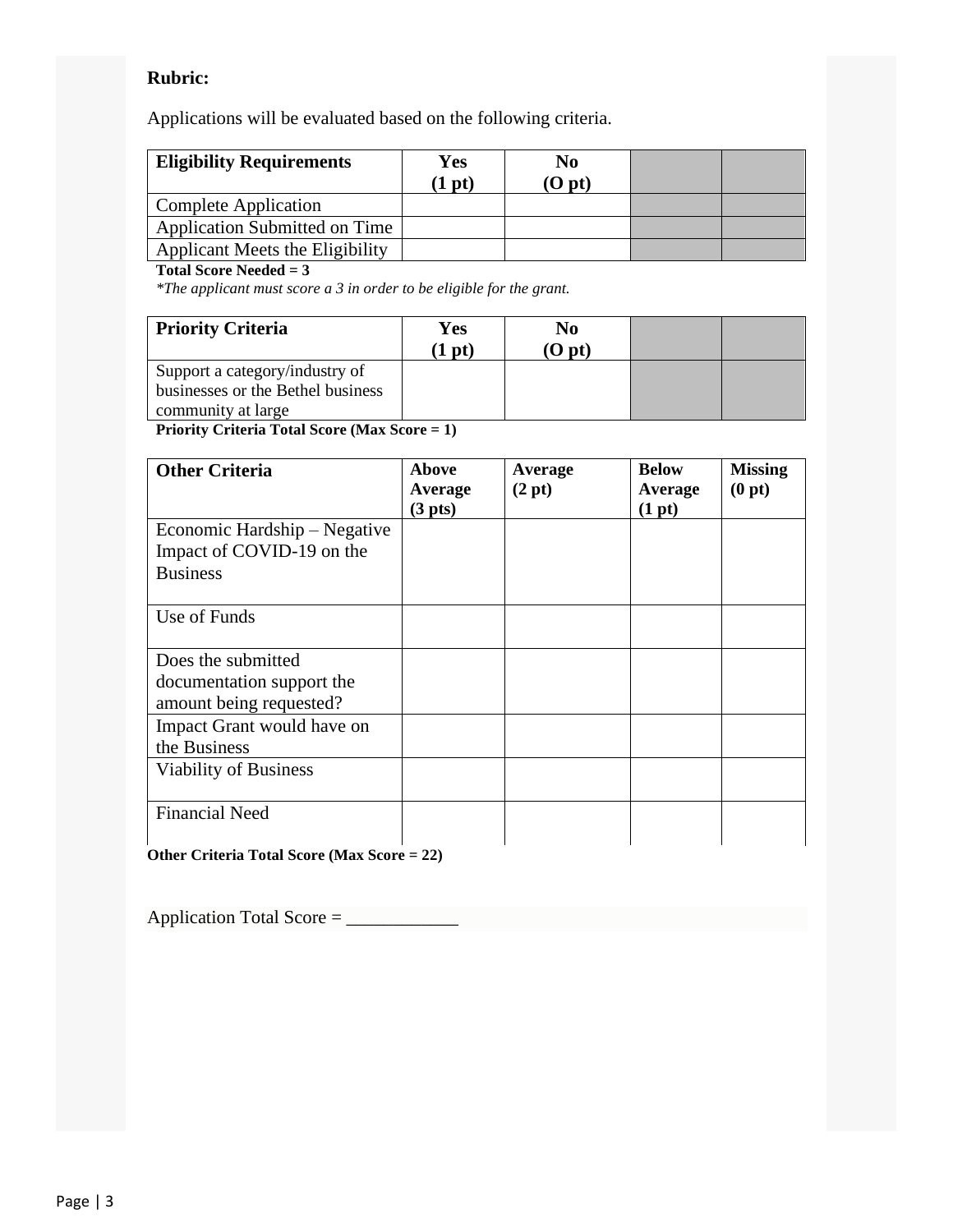### **BETHEL COVID-19 BUSINESS ASSISTANCE PROGRAM APPLICATION**

| <b>Section 1: Applicant Information</b>                                                                                                                                |  |  |
|------------------------------------------------------------------------------------------------------------------------------------------------------------------------|--|--|
|                                                                                                                                                                        |  |  |
|                                                                                                                                                                        |  |  |
|                                                                                                                                                                        |  |  |
| $City$ $2ip Code$                                                                                                                                                      |  |  |
|                                                                                                                                                                        |  |  |
|                                                                                                                                                                        |  |  |
| Federal Employer Identification Number (EIN) ___________________________________                                                                                       |  |  |
|                                                                                                                                                                        |  |  |
|                                                                                                                                                                        |  |  |
|                                                                                                                                                                        |  |  |
|                                                                                                                                                                        |  |  |
| <b>Briefly Describe Your Business:</b>                                                                                                                                 |  |  |
| <u> 1989 - Johann Stoff, amerikan bestein de stad in de stad in de stad in de stad in de stad in de stad in de st</u>                                                  |  |  |
|                                                                                                                                                                        |  |  |
| How many employees does your business currently have on payroll? _______________                                                                                       |  |  |
| <b>Section 2: Underwriting</b>                                                                                                                                         |  |  |
| Are you and your business current on all tax obligations to the Internal Revenue Service, the State of<br>Connecticut and the Town of Bethel? $\theta$ Yes $\theta$ No |  |  |
| If no, please explain:                                                                                                                                                 |  |  |
|                                                                                                                                                                        |  |  |
| Do you and your business have any outstanding liens or judgments? $\theta$ Yes $\theta$ No                                                                             |  |  |
| If yes, please explain:                                                                                                                                                |  |  |

Is the business compliant with the Connecticut Department of Labor Office of Unemployment Assistance and all applicable state and federal employment laws and regulations, including but not limited to minimum wages, unemployment insurance, workers' compensation, and child labor.  $\theta$  Yes  $\theta$  No

\_\_\_\_\_\_\_\_\_\_\_\_\_\_\_\_\_\_\_\_\_\_\_\_\_\_\_\_\_\_\_\_\_\_\_\_\_\_\_\_\_\_\_\_\_\_\_\_\_\_\_\_\_\_\_\_\_\_\_\_\_\_\_\_\_\_\_\_\_\_\_\_\_\_\_\_\_\_\_\_\_\_\_\_\_\_\_\_\_\_ \_\_\_\_\_\_\_\_\_\_\_\_\_\_\_\_\_\_\_\_\_\_\_\_\_\_\_\_\_\_\_\_\_\_\_\_\_\_\_\_\_\_\_\_\_\_\_\_\_\_\_\_\_\_\_\_\_\_\_\_\_\_\_\_\_\_\_\_\_\_\_\_\_\_\_\_\_\_\_\_\_\_\_\_\_\_\_\_\_\_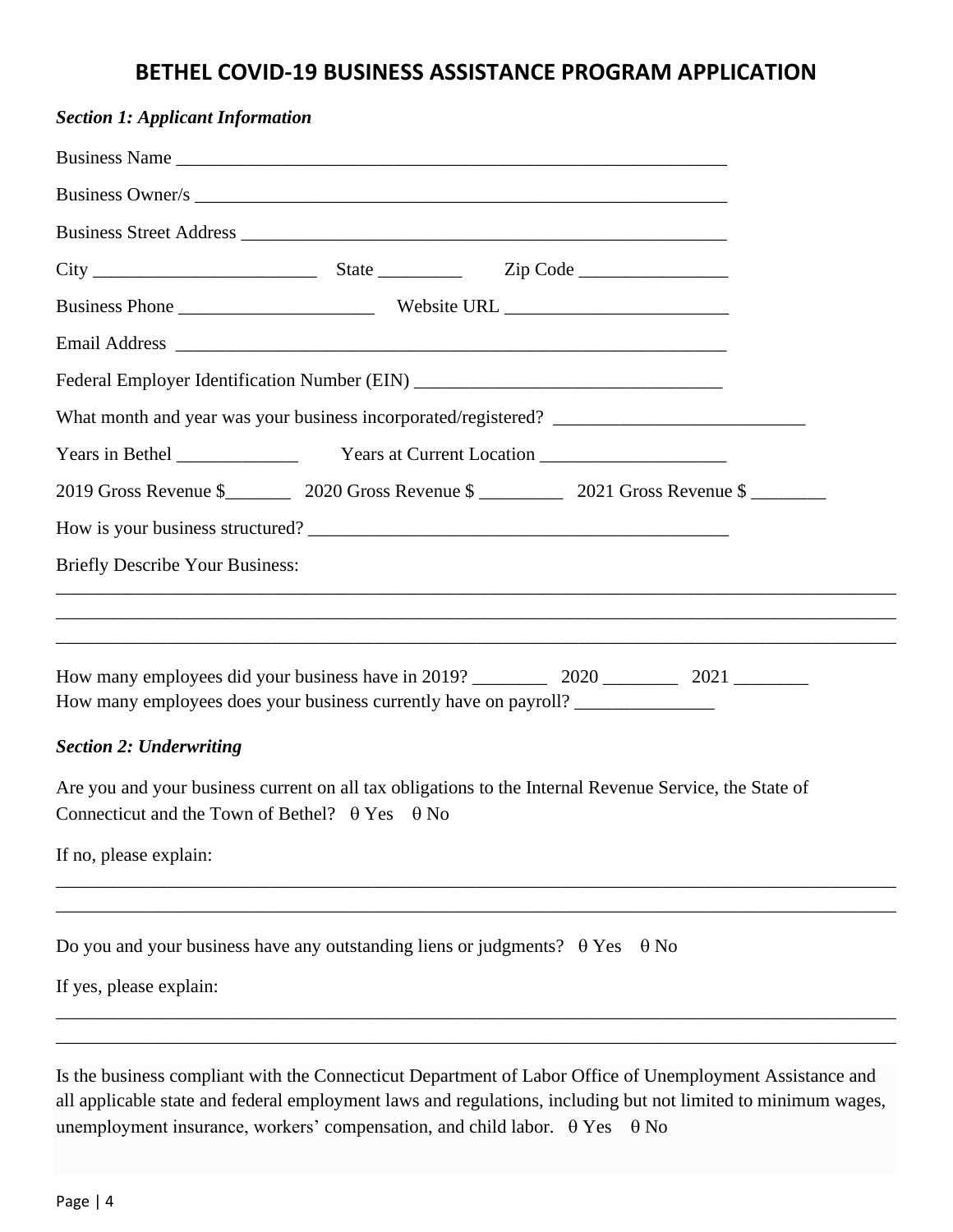Have you applied for any funding from federal programs such as the Payroll Protection Program (PPP) or SBA Economic Injury Disaster Grant/Loan Program related to the current pandemic and disaster declaration?  $\theta$  Yes  $\theta$  No

Have you been approved or received any funding to date from federal or state relief programs related to the pandemic and disaster declaration?  $\theta$  Yes  $\theta$  No

If yes, please provide details as to program and amount:

Funds being requested? (*up to \$5,000*)  $\_\_$ Please provide documentation supporting the funds you are requesting *i.e.* estimates or quotes.

Please describe the impact of COVID-19 on your business:

How will you use the funds?

What impact will the grant have on your business?